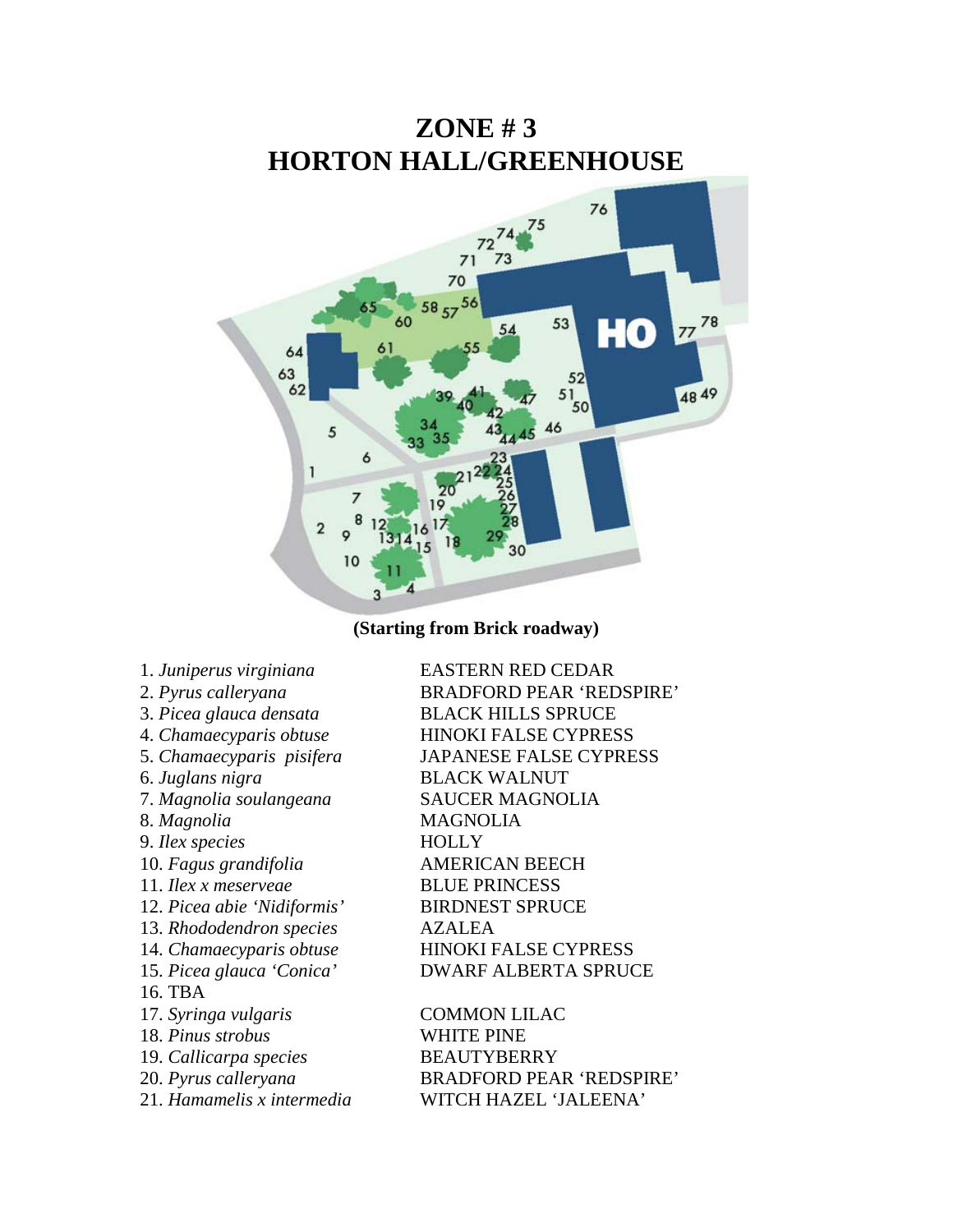22. *Syringa* LILAC 'MISS KIM' 23. *Rosa species* ROSE 24. TBA 25. TBA 28. *Philadelphus coronarious* SWEET MOCKORANGE 29. *Cornus florida* FLOWERING DOGWOOD 30. *Pyracantha coccinea* SCARLET FIRETHORN 31. *Spirea* 32. TBA 34. *Cornus florida* FLOWERING DOGOOD 35. *Oxydendrum arboretum* SOURWOOD 36. *Quercus alba* WHITE OAK 38. TBA 39. *Ligustrum species* PRIVET 40. *Philadelphus coronarious* SWEET MOCKORANGE 41. *Carpinus caroliniana* HORNBEAM 42. *Cercis canadensis* EASTERN REDBUD 43. *Abies* FIR 44. *Pinus aristata* BRISTLECONE PINE 45. *Chaenomeles speciosa* FLOWERING QUINCE 46. *Halesia carolina* SILVERBELL 47. *Pinus parviflora* JAPANESE WHITE PINE 48. *Ficus carica* COMMON FIG 49. *Magnolia grandiflora* SOUTHERN MAGNOLIA 51. *Hydrangea macrophylla* HYDRANGEA 54. *Syringa vulgaris* LILAC 55. *Juniperus virginiana* EASTERN RED CEDAR 57. *Taxus canadensis* CANADIAN YEW 59. *Buxus species* BOXWOOD 60. *Prunus mume* JAPANESE APRICOT 61. *Magnolia species* MAGNOLIA 63. *Chionanthus retusus* CHINESE FRINGETREE 64. *Pinus densiflora* JAPANESE RED PINE 65. *Tsuga species* HEMLOCK

26. *Magnolia soulangeana* SAUCER MAGNOLIA 'ELIZABETH' 27. *Hamamelis x intermedia* WITCH HAZEL 'ARNOLD'S PROMISE'

33. *Rhododendron Species* LARGE LEAF RHODODENDRON 37. *Ilex verticillata* WINTERBERRY 'WINTER RED'

50. *Thuja occidentalis* AMERICAN ARBORVITAE, WHITE CEDAR 52. *Viburnum rhytidophyllum* LEATHERLEAF VIBURNUM 53. *Chamaecyparis obtusa* HINOKI FALSE CYPRESS 56. *Acer palmatum* JAPANESE MAPLE 'DISSECTUM' 58. *Thuja occidentalis* ARBORVITAE 'EMERALD' 62. *Euonymus alatus* WINGED EUONYMUS (BURNING BUSH) 66. *Picea abies* NORWAY SPRUCE 'NIDIFORMIS' (BIRD'S NEST SPRUCE)